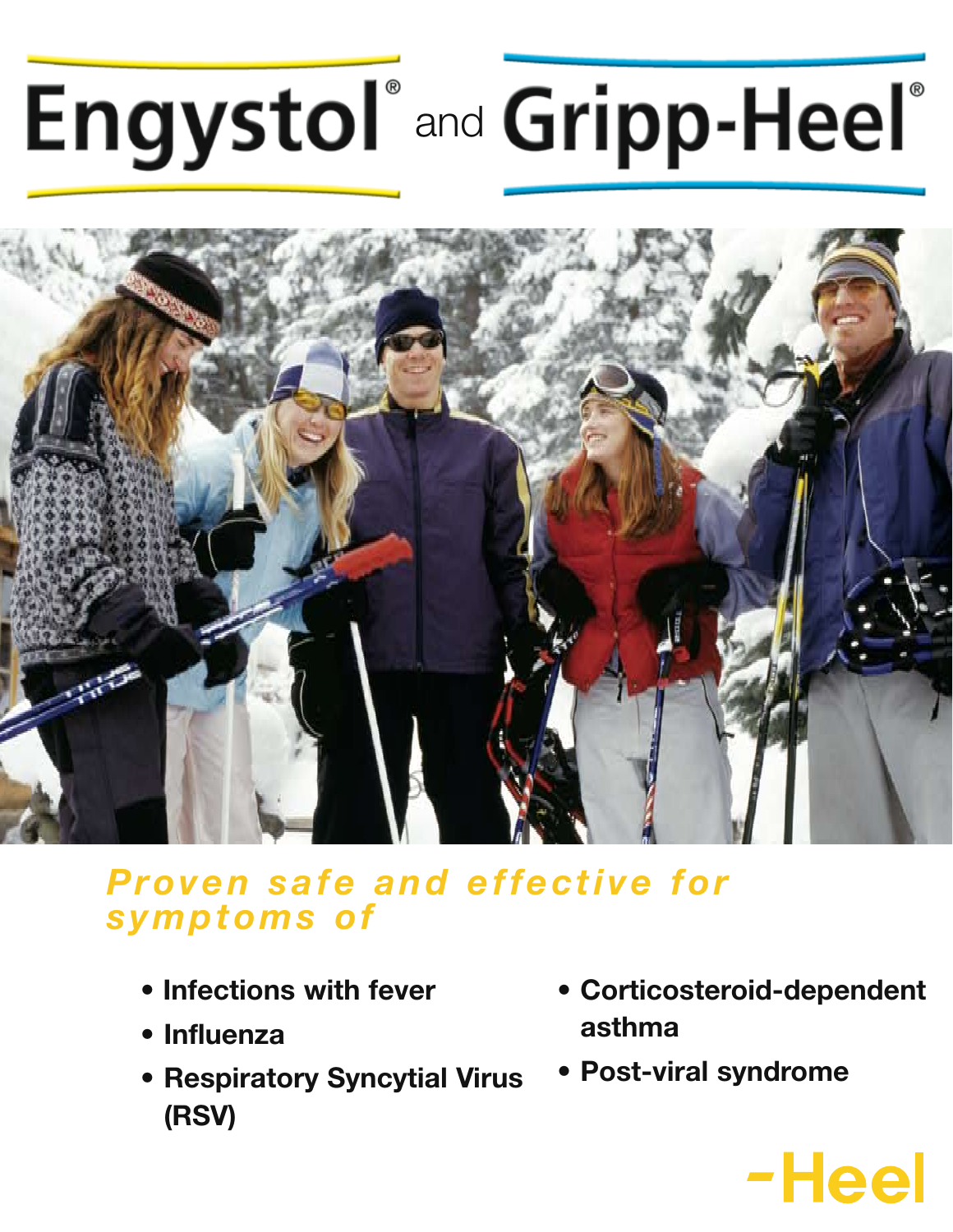# Engystol<sup>®</sup> & Gripp-Heel<sup>®</sup>

#### Pharmacological aspects

*Susceptibility to infections depends upon the status of the immune system. The goal of treatment with combination homeopathic preparations such as Engystol® and Gripp-Heel® is to activate and support the endogenous defense mechanisms. This will strengthen the defense against the pathogens and ensuing infections.* 

*Engystol is a combination homeopathic drug that contains botanical and mineral ingredients, each in multiple potencies. In-vitro tests have demonstrated that Engystol stimulates the phagocytic activity of human granulocytes up to 30% above control cultures. This effect was further enhanced to 41% by applying a*  1:1 mixture of Engystol and Gripp-Heel.<sup>1</sup>

*The effectiveness of Engystol is likely not due to a direct immunomodulation of granulocytes. An indirect effect mediated by simultaneous activation of Tlymphocytes and cytokines released from other immunocompetent cells appears more likely.2*

*Gripp-Heel is a combination homeopathic drug that contains one mineral, three botanical ingredients, and one animal ingredient. This combination of ingredients with their corresponding dilutions categorizes Gripp-Heel as an immunomodulatory drug. Through this immunomodulatory action Gripp-Heel appears to activate the mesenchymal immune reaction and brings about regressive vicariation through removal of the viral toxin and infection source. <sup>3</sup>*

#### **The Engystol® & Gripp-Heel® Protocols**

**Treatment Protocols:**

| <b>Treatment protocol: Acute Viral Infections</b> |                   |                                             |  |  |
|---------------------------------------------------|-------------------|---------------------------------------------|--|--|
| <b>Product Name</b>                               | Dosage            | Action                                      |  |  |
| Lymphomyosot                                      | 15 drops 3x a day | Active lymphatic elimination                |  |  |
| Engystol                                          | 1 tablet 3x a day | Activate non-specific defense against virus |  |  |
| Gripp-Heel                                        | 1 tablet 3x a day | Activate non-specific defense against virus |  |  |

| <b>Treatment protocol: Chronic Viral Infections</b> |                    |                                             |  |  |
|-----------------------------------------------------|--------------------|---------------------------------------------|--|--|
| The following should be taken at the same time.     |                    |                                             |  |  |
| <b>Product Name</b>                                 | Dosage             | Action                                      |  |  |
| Hepar compositum                                    | 1 tablet 3x a week | Tonify and detox liver                      |  |  |
| Solidago compositum                                 | 1 tablet 3x a week | Detox Kidney                                |  |  |
| Lymphomyosot                                        | 1 tablet 2x a day  | Activate lymphatic elimination              |  |  |
| Engystol                                            | 1 tablet 2x a day  | Activate non-specific defense against virus |  |  |
| Coenzyme compositum &<br>Ubichinon compositum       | 1 tablet 3x a week | Catalyst remedy                             |  |  |

| <b>Treating Recurrence:</b> Chronic Viral Infections                               |                      |                                                                       |  |  |
|------------------------------------------------------------------------------------|----------------------|-----------------------------------------------------------------------|--|--|
| <b>Product Name</b>                                                                | Dosage               | Action                                                                |  |  |
| Engystol + Euphorbium compositum<br>(add Traumeel in cases of severe inflammation) | 1 tablet 2-3x a week | Primary drug:<br>For activating non-specific<br>defense against virus |  |  |
| Lymphomyosot + Galium-Heel                                                         | 1 tablet 2-3x a week | Secondary drug:<br>For activating pathways of<br>elimination          |  |  |
| Mucosa compositum $+$ Tonsilla compositum                                          | 1 tablet 2-3x a week | Phase drug:<br>For activating mileau                                  |  |  |

#### Pharmacological description

**Engystol<sup>®</sup>** and **Gripp-Heel<sup>®</sup>** are effective at treating mild viral infections<sup>4</sup>

**Engystol®** and **Gripp-Heel®** are both very well tolerated

**Engystol®** and **Gripp-Heel®** are suitable for long-term treatment

**Engystol®** and **Gripp-Heel®** are compatible with allopathic medications

**Engystol®** and **Gripp-Heel®** have rare side effects or interactions with other drugs and can be used for chronic diseases

**Gripp-Heel®** is an effective treatment for upper respiratory infections (URIs)

**Gripp-Heel®** is an effective immune booster for acute viral infections, including influenza<sup>5</sup>

**Engystol®** injection solution (Rx) is a combination formula of a botanical substance and a mineral substance. **Engystol®** injection solution is officially classified as a homeopathic combination drug.

| Asclepias vincetoxicum<br>$\mid$ 6X, 10X, 30X | Feverish viral disease including influenza   |
|-----------------------------------------------|----------------------------------------------|
| Sulphur                                       | Flashes of heat throughout body. Homeopathic |
| $\vert$ 4X, 10X                               | polycrest                                    |

**Gripp-Heel<sup>®</sup>** injection solution (Rx) is a combination formula of one mineral and three botanical substances and an animal ingredient. **Gripp-Heel®** injection solution is officially classified as a homeopathic combination drug.

| Aconitum napellus 4X      | Hoarseness, dry croupy cough                            |  |
|---------------------------|---------------------------------------------------------|--|
| Bryonia alba 4X           | Dry mucous membranes, all symptoms worse with<br>motion |  |
| Lachesis mutus 12X        | Left-sided sore throat Immunomodulator<br>component     |  |
| Eupatorium perfoliatum 3X | Hoarseness and cough, chest soreness                    |  |
| Bryonia alba 4X           | Painful larynx; quickened breathing                     |  |